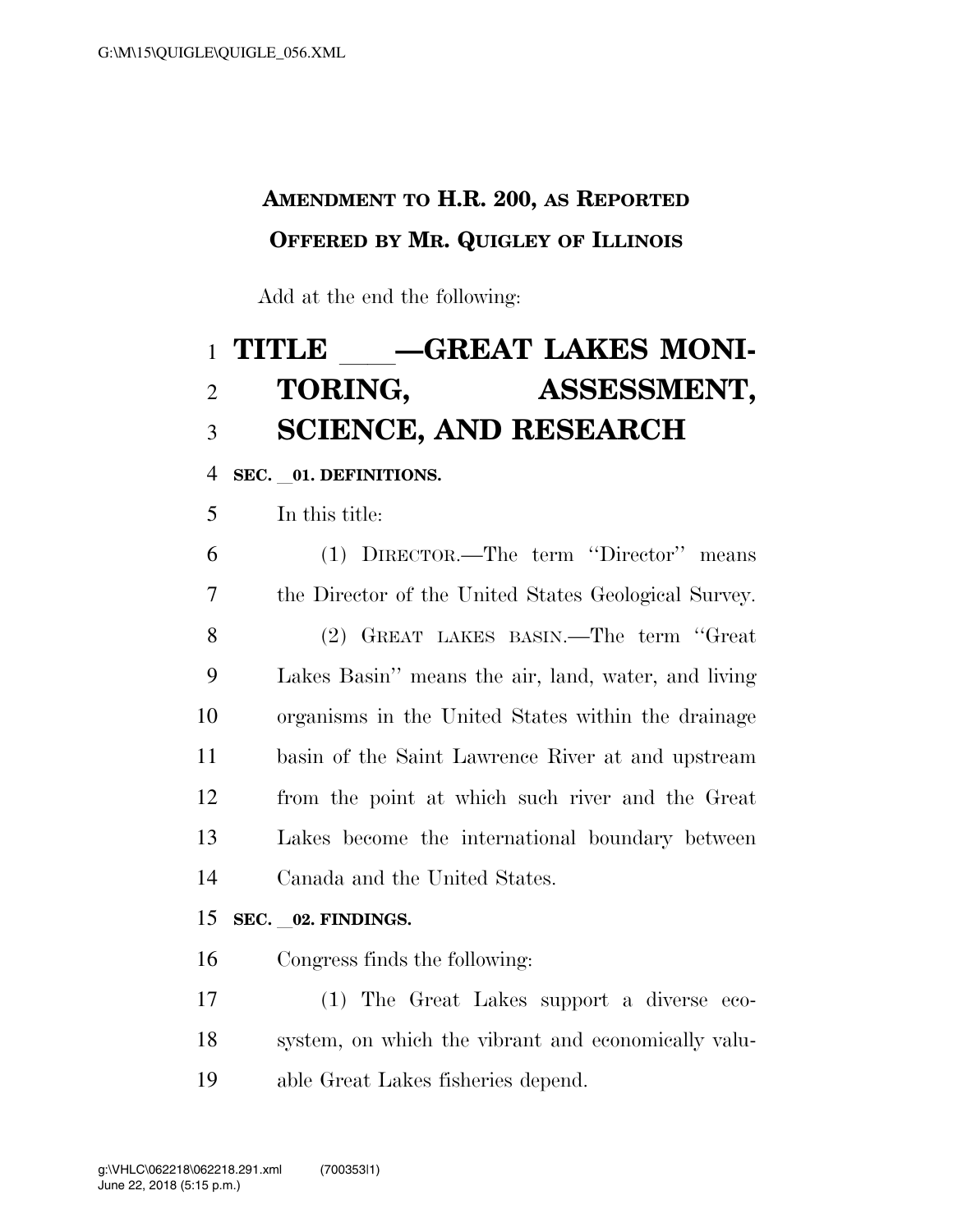(2) To continue successful fisheries manage- ment and coordination, as has occurred since signing of the Convention on Great Lakes Fisheries between the United States and Canada on September 10, 1954, management of the ecosystem and its fisheries require sound, reliable science, and the use of mod-ern scientific technologies.

 (3) Fisheries research is necessary to support multi-jurisdictional fishery management decisions and actions regarding recreational and sport fishing, commercial fisheries, tribal harvest, allocation deci-sions, and fish stocking activities.

 (4) President Richard Nixon submitted, and the Congress approved, Reorganization Plan No. 4 (84 Stat. 2090), conferring science activities and man- agement of marine fisheries to the National Oceanic and Atmospheric Administration.

 (5) Reorganization Plan No. 4 expressly ex- cluded fishery research activities within the Great Lakes from the transfer, retaining management and scientific research duties within the already estab- lished jurisdictions under the 1954 Convention on Great Lakes Fisheries, including those of the Great Lakes Fishery Commission and the Department of the Interior.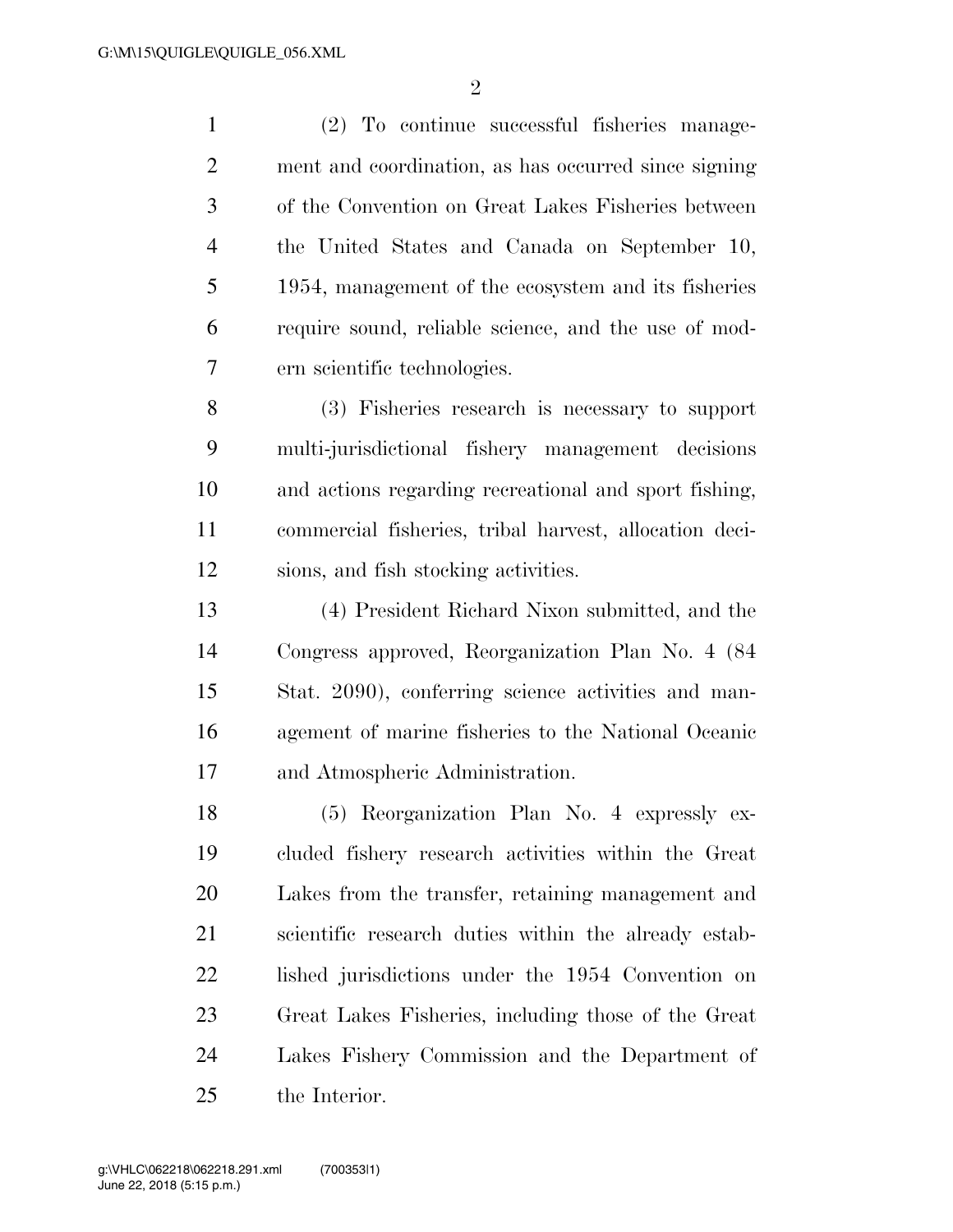**SEC.** l**03. GREAT LAKES MONITORING, ASSESSMENT, SCIENCE, AND RESEARCH.**  (a) IN GENERAL.—The Director may conduct moni- toring, assessment, science, and research, in support of the binational fisheries within the Great Lakes Basin. (b) SPECIFIC AUTHORITIES.—The Director shall, under subsection (a)— (1) execute a comprehensive, multi-lake, fresh- water fisheries science program; (2) coordinate with and work cooperatively with regional, State, tribal, and local governments; and (3) consult with other interested entities groups, including academia and relevant Canadian agencies. (c) INCLUDED RESEARCH.—To properly serve the needs of fisheries managers, monitoring, assessment, science, and research under this section may include— (1) deepwater ecosystem sciences; (2) biological and food-web components; (3) fish movement and behavior investigations; (4) fish population structures; (5) fish habitat investigations; 23 (6) invasive species science; (7) use of existing, new, and experimental bio-logical assessment tools, equipment, vessels, other

scientific instrumentation and laboratory capabilities

June 22, 2018 (5:15 p.m.) g:\VHLC\062218\062218.291.xml (700353|1)